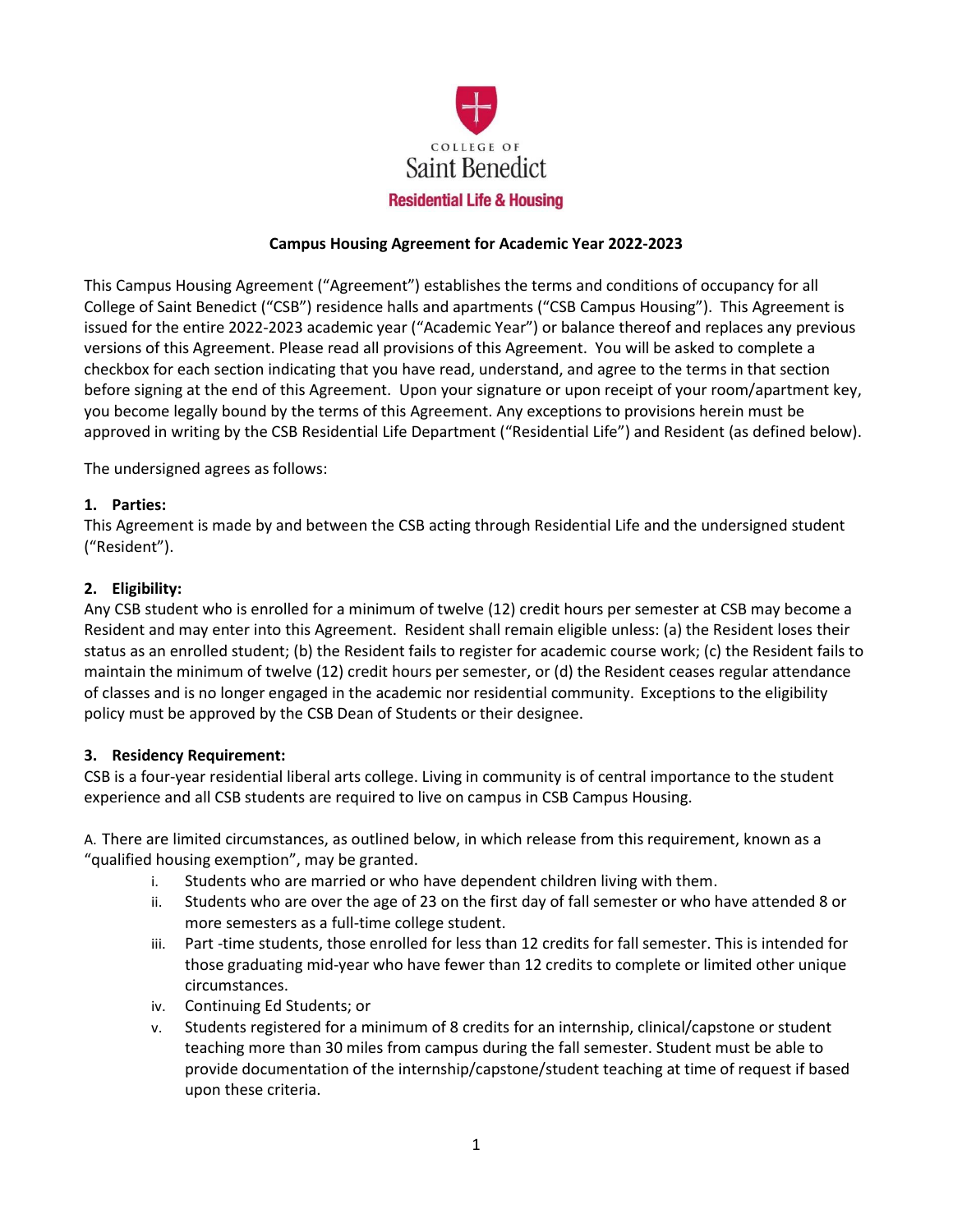B. Students who do not meet the criteria above may request an exemption to live at their permanent home address in 2022-2023. These requests for exemption from the residency requirement will be considered on a case-by-case basis. Those submitting a request need to demonstrate a unique, extenuating circumstance that makes an exemption to the requirement necessary. Submitting a request does not guarantee that a student will receive an exemption to live at their permanent home address. The housing exemption request form is located at [https://www.csbsju.edu/forms/YMCX6QHTZW.](https://www.csbsju.edu/forms/YMCX6QHTZW)

C. A limited number of rising senior students (defined as a student who has been enrolled for 6 semesters) who are interested in living in an apartment off campus (St. Joseph or surrounding area) can participate in a process called "Local Living" at the time of housing selection. In addition to meeting housing selection criteria, students must meet the following criteria to be eligible to participate in the Local Living process:

- Be a rising senior based on housing selection cohort (B1 cohort for CSB)
- Have a 2.5 cumulative GPA or higher
- Be in good standing with the institution (not currently on disciplinary and/or academic probation, and/or no significant conduct history)

Residential Life will review all rising seniors' eligibility to participate in the process. **The number of students able to live locally/off-campus is limited.** Not all those who want this option will be able to live locally/off-campus. Students should never sign any leases for housing off-campus prior to securing a Local Living housing assignment for the upcoming year during housing selection.

D. If it is determined that CSB does not have sufficient housing to house all eligible students on campus, waiting lists created during housing selection will be utilized to extend additional Local Living offers.

## **4. Duration for Campus Residence Halls:**

This Section 4 pertains to campus residence halls. This Agreement is binding for the entire academic year (fall semester through spring semester) or that portion of the academic year remaining at the time of initial occupancy. This Agreement cannot be terminated or canceled except as provided in Section 12, Agreement Termination, or Section 14, Agreement Cancellation.

|                   | Close at 8 pm unless otherwise indicated: |  |
|-------------------|-------------------------------------------|--|
| Open at 9 am:     |                                           |  |
| August 28, 2022   | November 22, 2022                         |  |
| November 27, 2022 | December 17, 2022 (6pm)                   |  |
| January 16, 2023  | March 3, 2023                             |  |
| March 10, 2023    | April 7, 2023                             |  |
| April 10, 2023    | May 11, 2023 (6pm)                        |  |

A. CSB provides housing in residence halls during the following specific periods:

### **Campus Residence Hall Housing During Breaks**

- i. Housing is not typically available during break periods unless the Resident has requested break housing by the announced deadline prior to each break period and has been granted permission to remain on campus.
- ii. For 2022-2023, these breaks will include Thanksgiving Break (November 23-28, 2022), Semester Break (December 18, 2022-January 16, 2023), Spring Break (March 4-12, 2023) and Easter Break (April 7-10, 2023).
- iii. All policies outlined in the Bennie Book and the Residential Handbook must be followed or the privilege of staying on campus during break periods may be revoked.
- iv. CSB reserves the right to deny any Resident approval to remain in CSB residence halls over the semester break.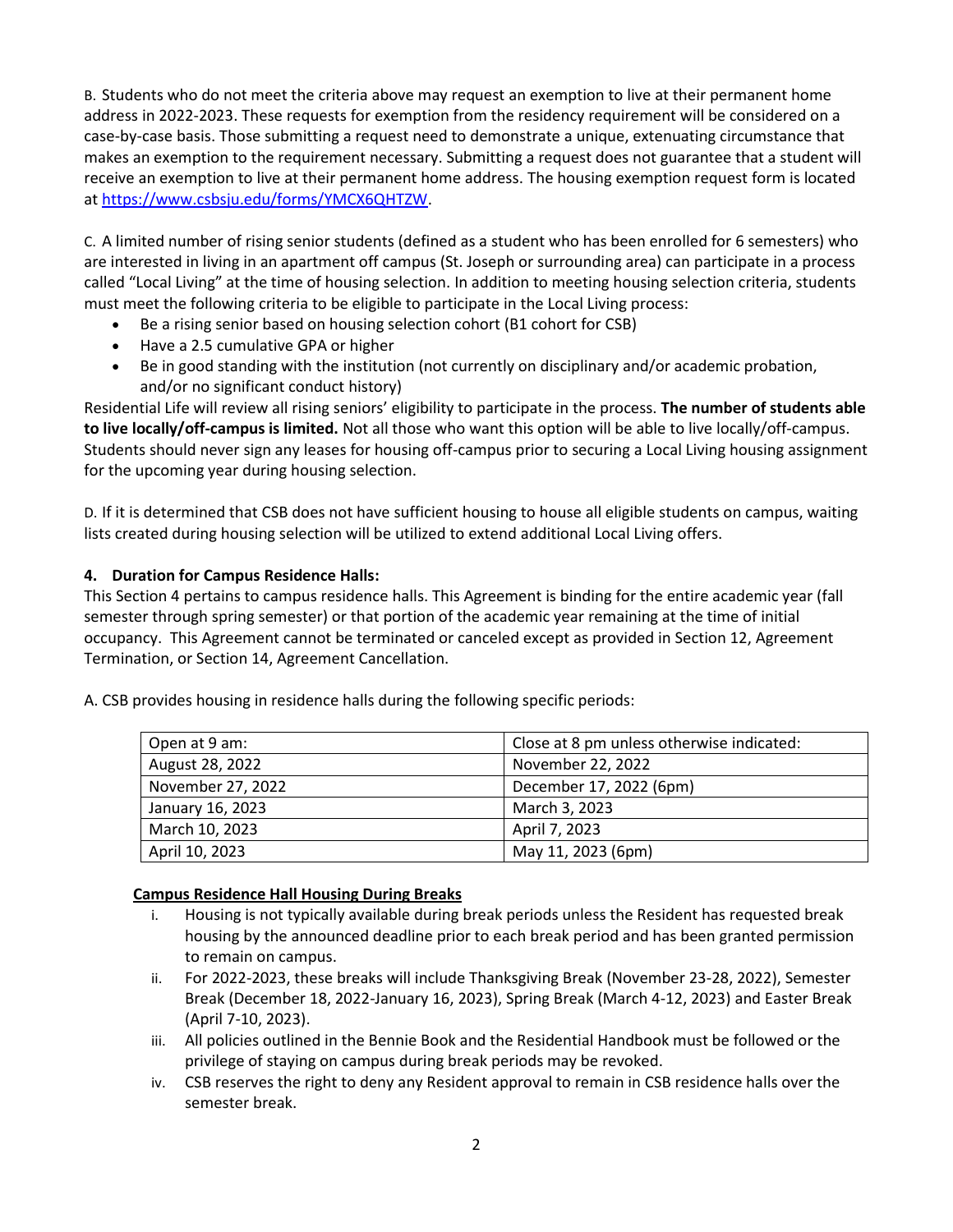- v. CSB reserves the right, without prior notice or consent, to enter and inspect all CSB Campus Housing for compliance with break checklists and expectations during each break period.
- vi. CSB may require the Resident to relocate to a temporary room assignment during the semester break.
- vii. Parties are not permitted in CSB Campus Housing during break periods.
- viii. Overnight and/or off campus guests are not permitted in any CSB Campus Housing during break periods.

# **5. Duration for Campus Apartments:**

This Section 5 pertains to campus apartments. This Agreement is binding for the entire academic year (fall semester through spring semester) or that portion of the academic year remaining at the time of initial occupancy. This Agreement cannot be terminated or canceled except as provided in Section 12, Agreement Termination, or Section 14, Agreement Cancellation.

A. CSB provides housing in campus apartments from 9AM on August 28, 2022, until May 11, 2023, at 6PM.

## **Campus Apartment Housing During Breaks**

- i. Apartment housing will be available break periods. However, on-campus services and offices may be reduced or closed. For safety reasons, apartment residents staying on-campus during the semester break are required to complete a semester break housing form.
- ii. For 2022-2023, Semester Break is December 18, 2022-January 16, 2023.
- iii. All policies outlined in the Bennie Book and the Residential Handbook must be followed or the privilege of staying on campus during official breaks may be revoked.
- iv. CSB reserves the right, without prior notice or consent, to enter and inspect all CSB Campus Housing for compliance with break checklists and expectations during each break period.
- v. Parties are not permitted in CSB campus apartments during break periods.
- vi. Overnight and/or off campus guests are not permitted in any CSB Campus Housing during break periods.

### **6. Culinary Services:**

This Agreement requires the Resident living in the residence halls or lower-level West Apartment residence hallstyle rooms without a kitchen to maintain a full board plan for the entire academic year or the balance remaining upon initial occupancy. First-year and sophomore residents are required to maintain a Continuous Meal Plan. Juniors or Seniors living in residence hall spaces must maintain either the Continuous Meal Plan or the Bennie Plan. Exceptions to this policy must be approved by the Culinary Services Appeals Committee.

All Residents must complete a Meal Contract each year following room selection. Failure to complete a contract and select a meal plan will result in a default meal plan being assigned to the Resident and assessed to the Resident's student account. Apartment Residents will initially be assigned to the Bennie Meal Plan on the Meal Contract. When completing their Meal Contract, they may select any CSB meal plan, or they may select No Plan.

# **7. Eligibility for Selection – Returning Students:**

To participate in room selection, CSB students must be registered for classes for the next academic term no less than 24 hours in advance of their selection time. Students must have a minimum of 12 credits (or have appealed for an exception to be on campus with less than 12 credits) no later than May 1.

# **8. Payment:**

A.The annual housing costs for 2022-2023 Academic Year are established by the Board of Trustees and made available by March 31. The rates will be available online once approved by the Board at [http://www.csbsju.edu/csb-student-accounts/csb-educational-costs.](http://www.csbsju.edu/csb-student-accounts/csb-educational-costs)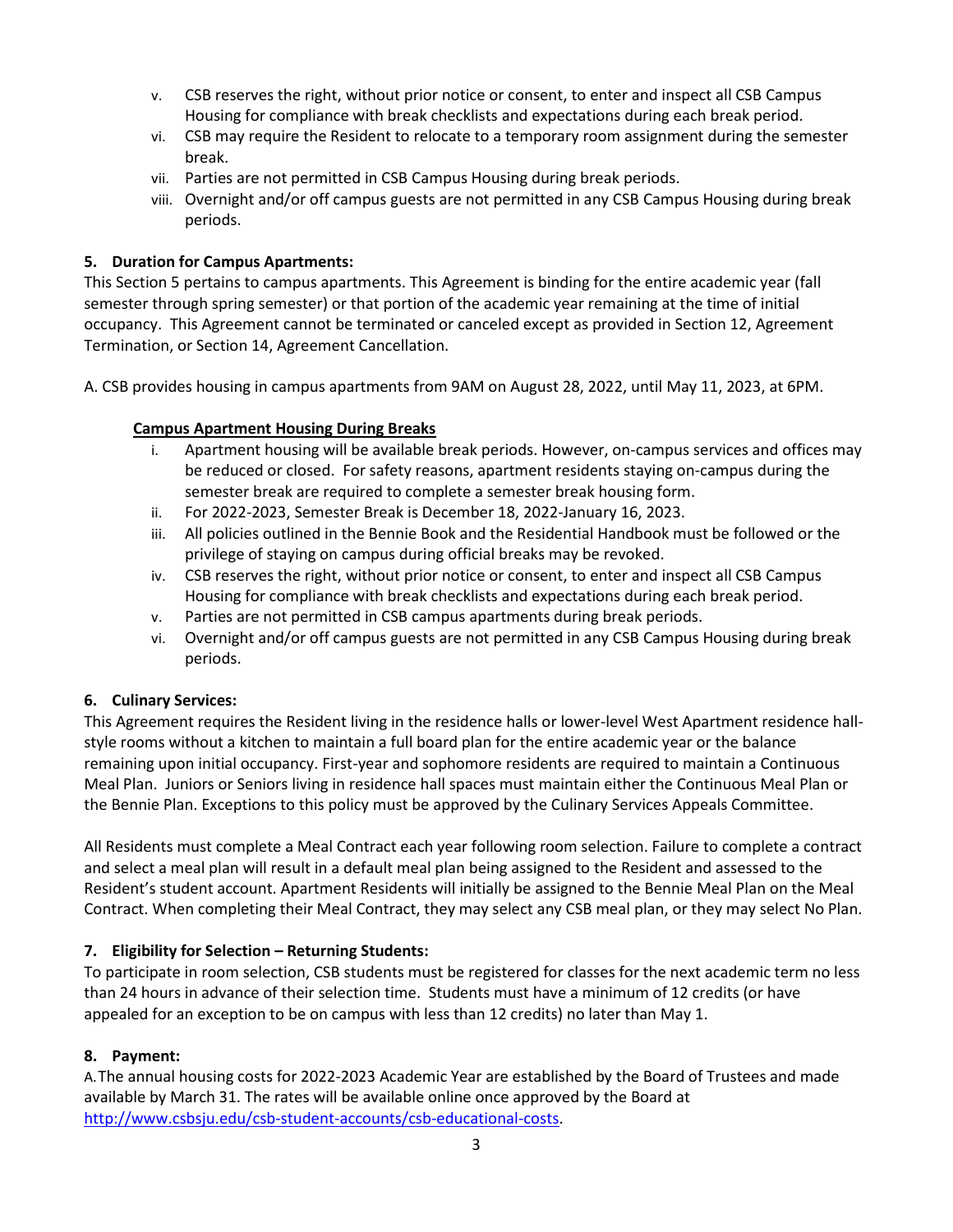B.The Resident shall pay CSB the sum designated by the Student Accounts Office as reflected on the room and board rates list for the assigned housing and the specified services. This payment is made directly to the Student Accounts Office according to their policies of payment.

## **9. Check-in/Room Condition Report:**

Upon moving in, the Resident shall complete all required forms as posted in CSB Campus Housing, including an online room inventory and condition report. Submitting the inventory constitutes acceptance that the condition of their assigned housing is as noted. The room is checked against the inventory when the Resident moves out and the Resident is charged, as appropriate, for damages and other charges (see Section 10, Check-out). Failure to follow check-in procedures may result in a \$50 fee for improper/incomplete check in.

## **10. Check-out:**

All Residents must vacate their housing no later than 24 hours after withdrawing from CSB or after the student's last exam of the semester. Residents who graduate spring semester and participate in commencement must vacate their housing and complete a check out no later than 6:00 p.m. on the Sunday following May commencement. All Residents are expected to depart from campus with their rooms in good repair and in clean condition, ready for the next residents. The Resident officially assigned to the room during the year will be held responsible for all damages and losses beyond normal wear, regardless of the cost of repair or replacement, and for charges where extra cleaning is necessary. Failure to follow check-out procedures may also result in a \$50 fee being imposed for improper checkout. Additionally, the Resident agrees to the following regarding checkout:

A. The Resident must follow all posted timelines and checkout procedures in the residence halls and apartments.

B. All possessions must be moved out of the room at time of check-out.

C. All appliances and all furnishings within each unit must be cleaned at time of check out. Failure to clean may result in cleaning fees as noted on cleaning sheets provided to each living group.

D. The room key must be returned at the time of check-out. Failure to do so will result in the lock being rekeyed. Residents will be charged for re-keys if keys are not returned at check-out. Re-keys are assessed at the rate of \$40 for a room/apartment. Re-key charges are not refundable once the lock(s) have been rekeyed.

### **11. Room Assignment:**

A. CSB does not discriminate in housing assignments on the basis of race, religion, color, national origin/ethnicity, sexual orientation, age, or disability.

B. Housing assignments will be made at the discretion of CSB on the basis of the selection process for returning students and the date the housing questionnaire is received by Residential Life for new students. Whenever possible, individual room assignment requests will be honored, however, failure to meet these requests will not void this Agreement.

C. CSB reserves the right to change housing assignments for the health or safety of the Resident or the campus community, repair services, failure to show, disciplinary reason involving the Resident, or for incompatibility of roommates which cannot be resolved and/or irresolvable differences with members of the campus community. CSB further reserves the right to cancel this Agreement, re-enter the premises, and remove a Resident for any violation of the terms of this Agreement or for the interest of health, discipline, safety, or the general welfare of the building, Resident, other Residents, or the campus community.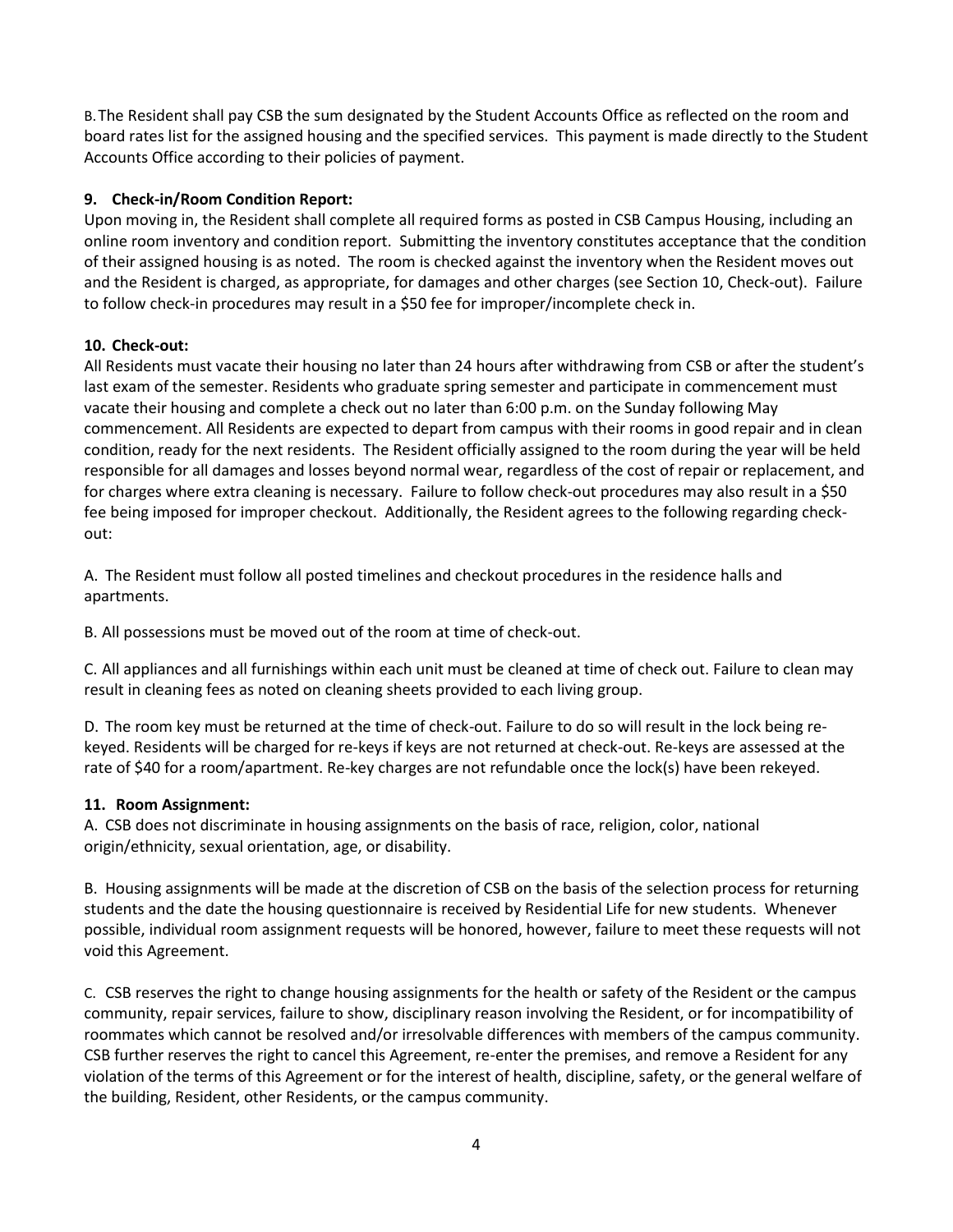D. CSB reserves the right to consolidate vacancies or to otherwise meet its housing requirements and objectives by requiring any Resident to move from a single occupancy of a double room or multiple occupancy (room/suite/apartment) to another double room or multiple occupancy accommodation or to a single occupancy accommodation. The Resident may also request permission to use a multiple occupancy room as a single occupancy room and pay for the cost of the unoccupied beds on a prorated basis for the remainder of this Agreement as long as space is available.

E. CSB reserves the right to safely assign students to open spaces within double or multiple occupancy rooms without prior approval of the current Resident(s). Every attempt will be made to notify the reassigned and current Resident(s) should such an assignment be made and to seek their approval, which approval may only be withheld for documented health or safety concerns. If a Resident unreasonably refuses to accept a roommate or, in the judgment of CSB, attempts to force a roommate out of an appropriately assigned shared premise, CSB may require the Resident(s) to be responsible for the total charges for the premises and the Resident(s) may also face other disciplinary sanctions.

F. CSB agrees that the Resident, upon performing the conditions contained herein, may use the premises assigned for the term designated, except where otherwise provided in this Agreement.

G. Unless permitted, the Resident must leave their assigned housing by the closing times established by CSB at the end of each academic semester and the beginning of each break period. Residents who wish to remain on campus during any break period are required to submit a request to Residential Life prior to the break's established deadline for permission to remain on campus. All policies in this Agreement, the Bennie Book, and Residential Handbook apply during break periods.

H. The Resident may not change housing assignments without first completing the required submissions and receiving proper approval. Any moves that take place without proper approval are subject to a fee of \$50 for improper check-out and a fee of \$50 for improper check-in, in addition to the standard \$25 room change fee. No room changes shall take place prior to the 10th day following the beginning of each term or shall be initiated during the two weeks prior to the end of the preceding term. A Resident who makes a room change at the end of the first semester must move out of the assigned housing prior to departure for winter break.

I. A Resident who does not register for spring semester academic courses at least seven days prior to the start of the spring semester may be removed from previously assigned campus housing at the end of the fall semester. The Resident can file an appeal for extension of this deadline in writing. Residential Life has the right to reassign the Resident to another room should they enroll at a later date.

# **12. Assignment Not Permitted:**

A. The Resident shall not assign, sublet, or transfer her interest in this Agreement or the assigned CSB Campus Housing.

B. This Agreement is not transferable from one academic year to another.

### **13. Termination:**

A. CSB may immediately terminate this Agreement, re-enter and retake the premises upon: (i) the failure of the Resident to make payments as required under this Agreement, (ii) for any violation of rules and regulations of CSB or the Department of Residential Life , (iii) engaging in repeated behavior that disrupts the residential community; or (iv) following notice by Residential Life if CSB elects or is required for reasons of health, safety or other similar extraordinary reasons outside of CSB's control to close any room, residence hall, apartment or apartment building. Residential Life will not refund a Resident's remaining portion of the housing costs when termination results from dismissal for violation of CSB rules and regulations. Appropriate notice and appeal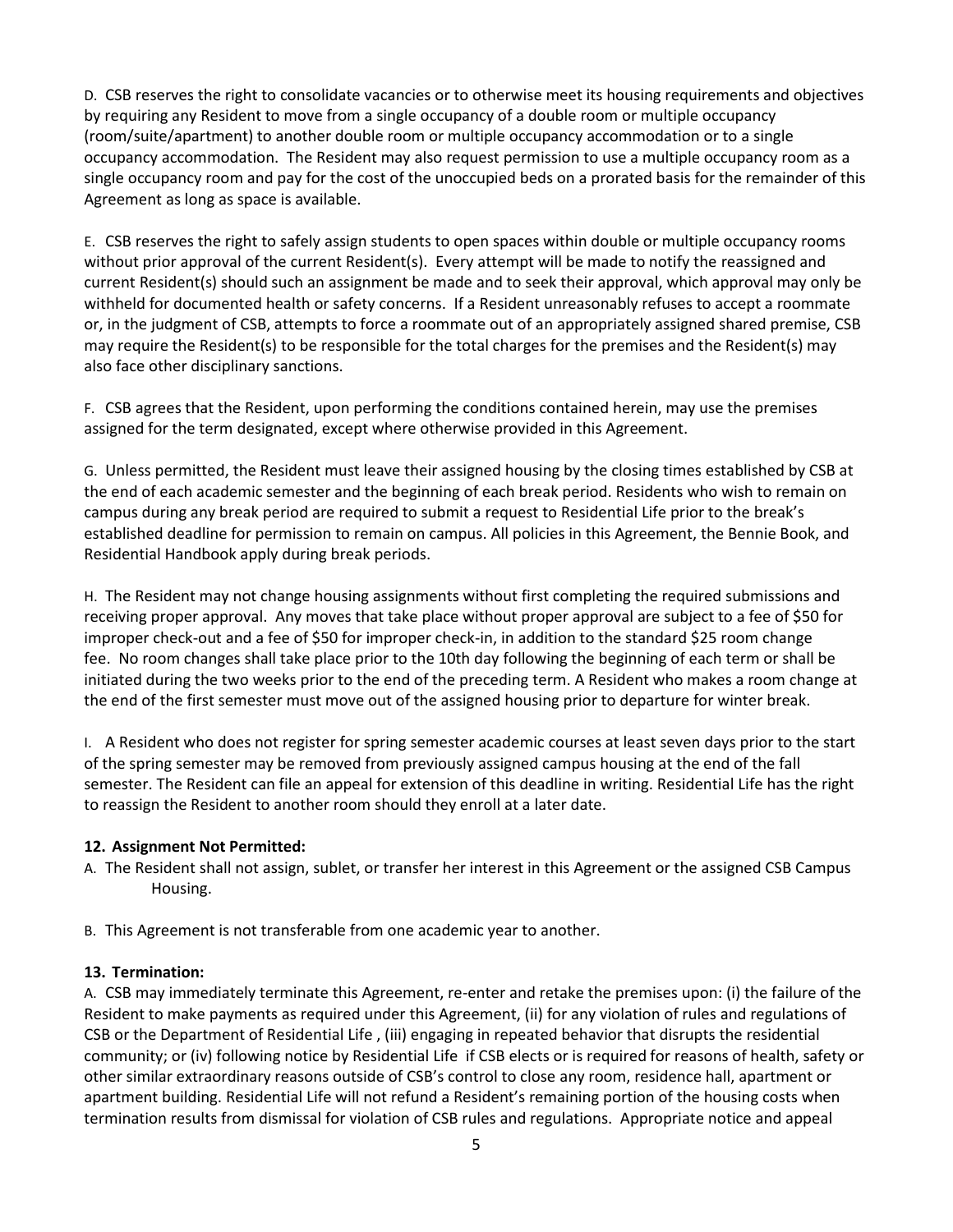procedures are provided to the Resident when termination is based upon a violation of CSB's rules and the regulations. Information about appeal procedures is available in the Bennie Book.

B. If a Resident loses their eligibility status as indicated in Section 2, this Agreement is immediately terminated, and the Resident is expected to vacate their assigned housing within forty-eight (48) hours of the notice of termination. A Resident may maintain their status under this Agreement while they appeal loss of status as a CSB student provided they fulfill all financial obligations of this Agreement while pursuing their appeal; provided the reason for the loss of status is not related to the Resident's use or occupancy of the premises; and provided that the Resident's continued stay does not impose a health or safety risk to the Resident, other Residents or the campus community. If the Resident is reinstated or re-enrolled after release for non-admission, the Resident agrees to fulfill the balance of the Agreement as though the non-admission, withdrawal, or dismissal has not occurred.

## **14. Failure to Show:**

A. No Shows: A Resident who does not check into her housing by 5 pm on the first day of class of any semester for which this Agreement is in effect will be considered a "No Show" unless prior approval was given. CSB retains the right to reassign the Resident to another room should she fail to check in to her assigned/selected housing by the  $10<sup>th</sup>$  day of classes.

B. Enrolled Residents: A "No Show" student who is enrolled for classes and decides to reside in a place other than such student's assigned CSB Campus Housing without properly cancelling this Agreement or successfully appealing for a release from the residency requirement prior to the established deadline shall be financially obligated for the full portion of this Agreement and, if applicable, also the student's Board Plan. CSB retains the right to reassign the Resident to another room if the student is determined to be a "No Show".

# **15. Cancellation of Agreement:**

This Agreement obligates the Resident for the entire academic year for CSB Campus Housing and, if applicable, the Resident's Board Plan.

A. New Resident Cancellation: A student who is a new Resident (a student who did not live in CSB campus housing any previous semester) shall be considered to have canceled their housing when they cancel their enrollment prior to beginning classes at CSB. If a student requests to cancel her Agreement but remain enrolled at CSB and the cancellation petition is granted before the first day of class (see below), no fee will be charged. In the event of such cancellation the enrollment fee will be forfeited. Additional charges may apply for Agreement cancellations received on or after the first day of classes.

B. Returning Student Cancellation: A Resident student may request to cancel her Agreement if the request is for one of the following events (a) graduation, (b) study abroad, (c) marriage, (d) leave of absence or withdrawal from CSB, or (e) enrollment in a minimum of 8 credits for an internship/student teaching/capstone that is located more than 30 miles from the CSB campus. A Resident may request such cancellation by completing a Request for Cancellation Form. Documentation verifying the event that causes cancellation may be required.

C. Other Requests for Cancellation: Cancellation requests for other reasons, including, but not limited to, roommate conflicts, dissatisfaction with community, dietary/food service concerns or the inability to select preferred housing in the housing selection process, are subject to the cancellation fees listed below.

D. Cancellation Charges: Cancellation charges will be assessed according to the date the cancellation petition is received by Residential Life. Charges for cancellation of the Agreement will be assessed as follows: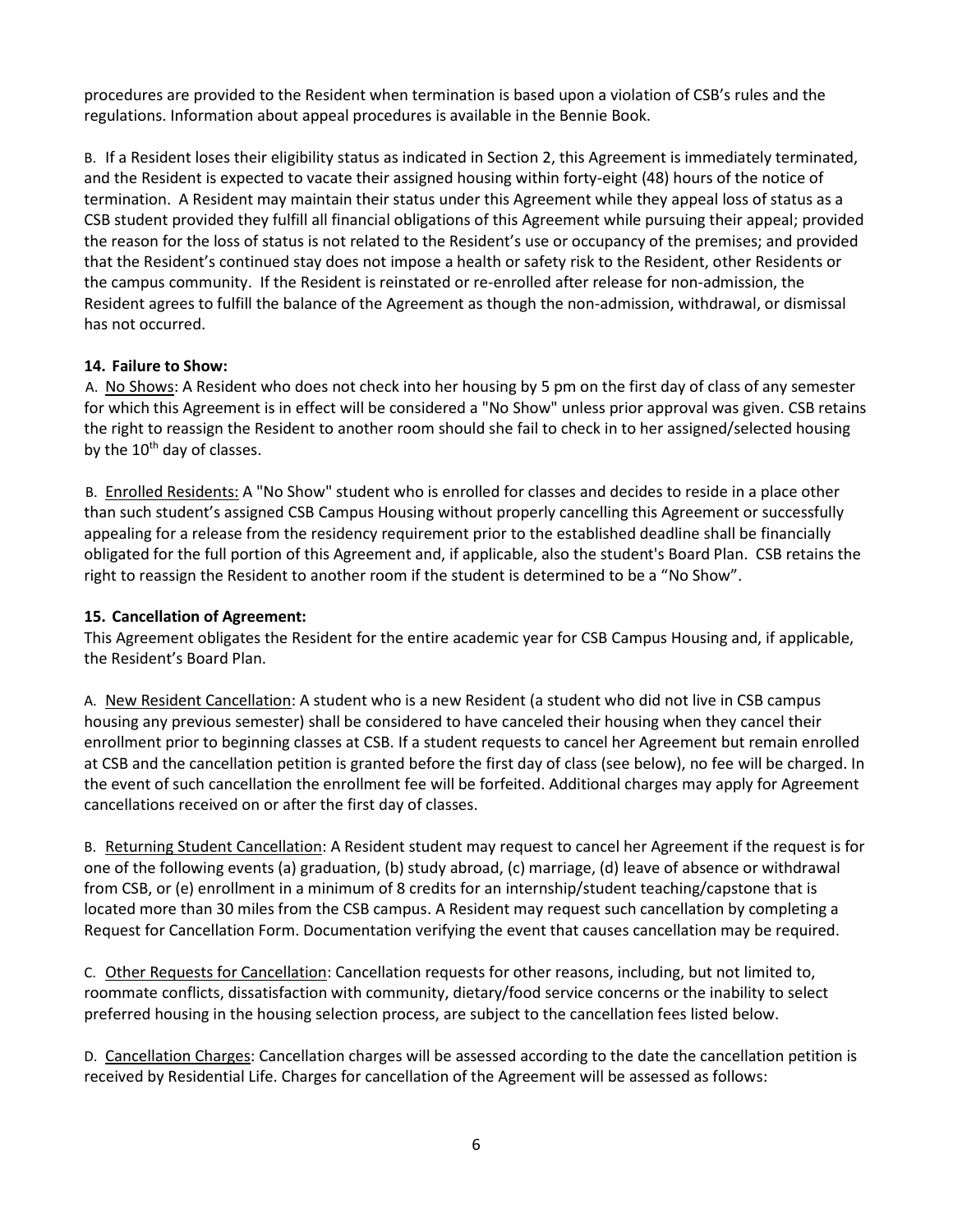| <b>Fall Timeline</b>                     | <b>Spring Timeline</b>                   | <b>Cancellation Fee</b>     |
|------------------------------------------|------------------------------------------|-----------------------------|
| On or Before Date of Selection           | On or before November 1                  | \$0                         |
| Date of Selection - June 1               | November 2 – December 1                  | \$100                       |
| June 2-July 1                            | December 2 - January 1                   | \$200                       |
| July 2-Aug 1                             | January 2 - before 1st day of class      | \$300                       |
| On or after 1 <sup>st</sup> day of class | On or after 1 <sup>st</sup> day of class | <b>Full Contract Amount</b> |

E. Additional Cancellation Information:

i. A Resident who does not receive approval for her cancellation request or who submits false or incorrect/incomplete information on her petition will be required to fulfill all terms and conditions of this Agreement. A Resident who submits false information may also be subject to additional disciplinary action by CSB.

ii. A Resident who is dismissed from CSB for academic reasons will not be charged an agreement cancellation fee.

### F. The following refunds are applicable:

i. Refunds for room charges are made to any Resident who withdraws by formal application through the appropriate campus office.

100% credit for withdrawing before 1st day of class 90% through the 5th day of class 80% from the 6th through the 10th day of class 70% from the 11th through the 15th day of class 60% from the 16th through the 20th day of class 50% from the 21st through the 25th day of class 40% from the 26th through the 30th day of class

ii. A Resident is not eligible for a room refund if the resident is absent or moves off campus during the semester.

### **16. Responsibilities:**

### A. By CSB through Residential Life and Housing:

i. CSB shall maintain the assigned housing in compliance with applicable health and safety laws, unless a violation has been caused by a Resident or Resident's guest(s). The Resident shall provide CSB with notice of any noncompliance and CSB shall correct noncompliance within a reasonable time.

ii. CSB shall not be responsible for injury to persons or damages to anyone's personal property which result from Resident's negligence or willful misconduct or Resident's negligent or willful misuse of privately owned property or the property or furnishings provided by CSB.

iii. CSB shall provide the Resident, at no extra charge, hot and cold running water, heat, trash/recycling, laundry facilities, and internet access.

### B. By the Resident:

i. The Resident agrees to comply with all local, state, and/or CSB and Residential Life rules and regulations as stated in the Bennie Book and the Residential Handbook.

ii. The Resident is responsible for damage or theft of Resident's own personal property including money. This includes items left in CSB Campus Housing during vacation and break periods including fish in aquariums and food left in the refrigerator. CSB encourages Residents to carry appropriate personal property insurance.

iii. The Resident may have guests in her assigned housing as stated in the Bennie Book/Residential Life policies. The Resident shall ensure that such guests refrain from acts or practices which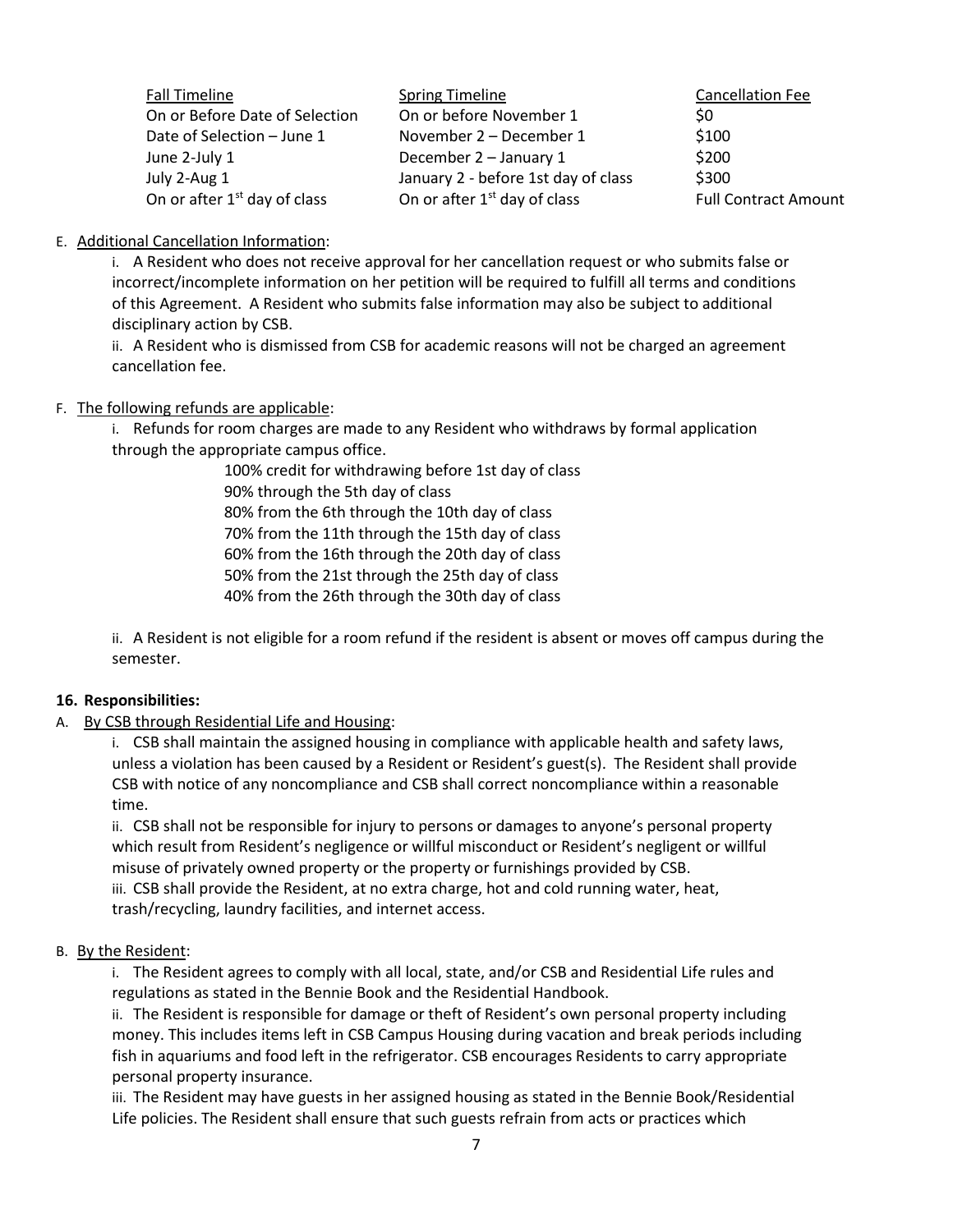unreasonably disturb other residents or students or are in violation of any local, state, and/or Residential Life rules and regulations or civil laws. The Resident is responsible for the acts and conduct of all guests. Damage caused by a Resident's guests are the financial responsibility of the Resident who hosted them.

iv. The Resident agrees not to modify or allow modification of their assigned housing or other parts of the facility except as provided in the Residential Handbook. This includes the removal of CSB property from their assigned room, apartment and/or public areas.

v. The Resident agrees to be financially responsible for keeping the assigned housing, its appliances, furnishings, fixtures, windows, window screens, cabinets/cupboard doors, and doors clean, in place, and free from damage.

vi. The Residents will be equally assessed for damage if two or more Residents occupy the same room and if the responsibility for damages to the assigned housing and contents cannot be ascertained.

vii. The Resident to whom a key or campus ID is issued is prohibited from giving or loaning the key or ID to any other person and is solely responsible for safeguarding the key(s) and ID card issued to them. The Resident agrees not to duplicate the room key and, if the key/card is lost, to pay for the charge for key/card and lock replacement. The Resident agrees to report such losses within 24 hours of the loss.

viii. The Resident shall not use the assigned housing, the common areas or any part of the residential facility for any business, commercial or other activity that involves private enterprise for personal gain or profit and any such activity is strictly prohibited.

ix. The Resident agrees to use all public areas in a careful manner and to help in assuring their cleanliness and safety. The Resident will be financially responsible for any damage or lack of reasonable cleanliness caused by the Resident or their guest to the public areas.

x. The Resident, if assigned to McDonald/Wirth/Zierden or Centennial Commons must keep doorways, steps, porches and sidewalks clear of debris, snow, etc. The Resident furthermore must keep all stairwell landings, porches or entries within and outside their unit clear of furniture not provided by the college for said porch area, bicycles, and other materials that could impede safe evacuation of the apartment in case of fire or other emergency.

xi. The Resident agrees to leave the assigned housing in the same condition in which it was noted on the Room Condition Report form completed by the Resident upon occupying housing. Upon vacating the housing, the Resident must check-out of her assigned housing with a Residential Life staff member. Failure to follow these procedures may result in financial penalties.

# **17. Right of Entry by CSB:**

CSB, its officers, employees, and agents have the right to enter campus housing and related facilities without prior notice or consent for the purposes of inspection and repair, preservation of health and safety, quietude, recovery of CSB owned property, and/or to address suspected policy violations as well as in the event of emergency, at the request of a Resident, and for any other reasonable purpose. CSB personnel may search any CSB Campus Housing room or apartment for the purpose of examination of or search for items, persons or information specified with a written authorization from the Dean of Students or his/her designee. If a Resident is not present, a notice of entry and search, if conducted, will be sent after the fact to the Resident(s). A Residential Life representative must witness the search. Items found which violate CSB policy, or state or federal law(s) may be confiscated. CSB may contact law enforcement for assistance and turn over evidence if violations of local, state or federal law are found.

### **18. Force Majeure:**

CSB's performance under this Campus Housing Agreement is subject to acts of God, epidemic, pandemic, contagious disease, or other similar public health-related occurrence, war, government regulation, terrorism, disaster, or any other emergency beyond the parties' control, making it illegal or impossible to perform their obligations under this Agreement. CSB may cancel this agreement for any one or more of such reasons upon written notice to the Resident(s).